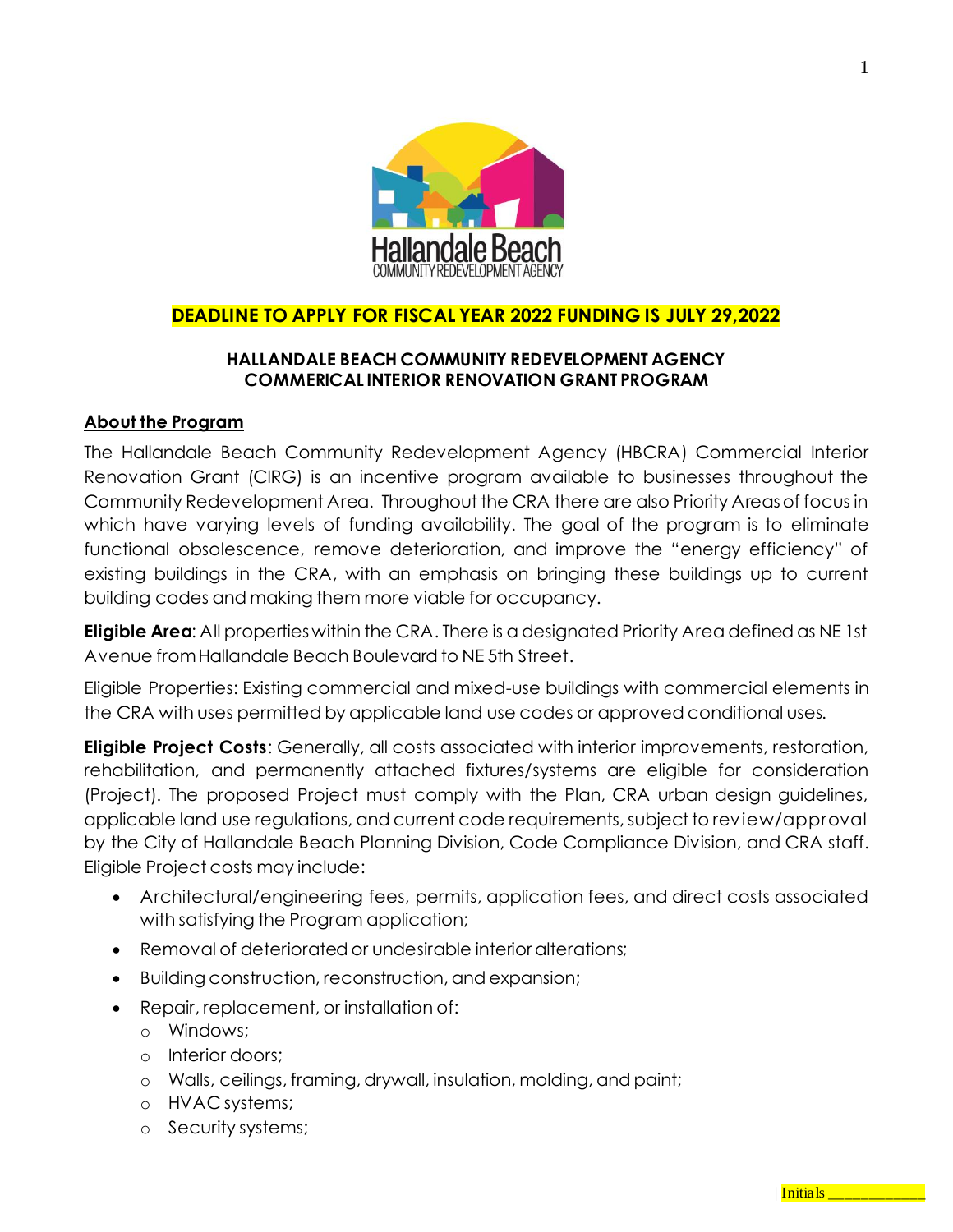- o Plumbing systems and fixtures;
- o Electrical systems and fixtures;
- o Data/communication networks;
- o Flooring;
- o Roofing;
- Other tenant improvements permanently affixed to the Property;
- Rent during construction (if applicable); and
- Ancillary improvements to the primary Project, such as structural stabilization and other interior improvements recommended and approved by CRA staff on a case by case basis. Prior elimination of any known code violations is a required component of the Project. Projects are encouraged to incorporate sustainable designs and specify building materials with green product certification.

#### **Automatic Disqualifications**

- a. Is determined that the application does not meet the spirit, intent and/or legal requirements for the grant.
- b. A prior grant awarded to the applicant was rescinded.
- c. The applicant is currently a party in litigation against the HBCRA and/or City or has threatened litigation against the HBCRA and/or City.
- d. Any work done prior to the CRA Board approval does not qualify.
- e. Religious organizations or sites being utilized for religious purposes will not be considered for funding, unless the funding will not have as its primary effect the advancing or inhibiting of religion.
- f. The applicant has previously defaulted on any prior grant agreement or other agreement with the HBCRA and/or City.

**Basis/Limits of Benefits**: Depending upon whether a project is within a Priority Area or not, a CIRG award could provide a grant for up to 90% of the eligible costs not to exceed \$50,000. The Agency, at its sole discretion, may consider increasing the funding limits on a case by case basis.

Maximum Award Amount - The HBCRA is making available to commercial and mixed-use properties within the CRA Priority Area matching grants for interior improvements up to a maximum grant award as follows:

| <b>Priority Area</b> | <b>Matching Amount</b> | Maximum<br>Award |
|----------------------|------------------------|------------------|
|----------------------|------------------------|------------------|

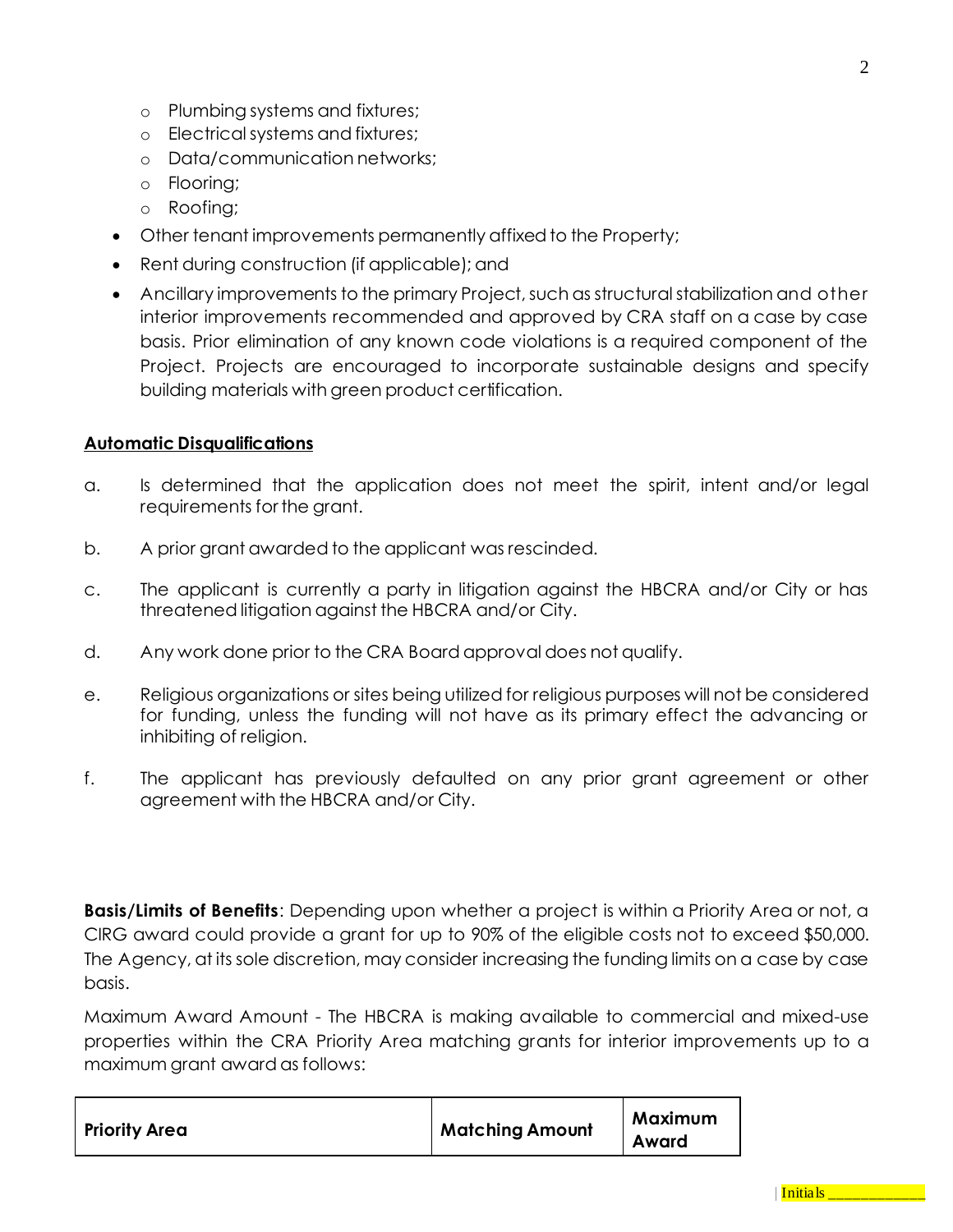|                                                              | <b>HBCRA/Applicant</b> | <b>Dollar</b><br>Value |
|--------------------------------------------------------------|------------------------|------------------------|
| Pembroke Rd from I-95 to one block East<br>of US-1           | 70/30                  | \$40,000               |
| US-1 from Pembroke Rd to South East 3rd<br><b>Street</b>     | 70/30                  | \$40,000               |
| South Dixie Hwy from Pembroke Rd, to<br>SW 11th Street       | 70/30                  | \$40,000               |
| Hallandale Beach Blvd from I-95 to NE<br>14th Avenue         | 70/30                  | \$40,000               |
| Foster Rd from NW 11th Avenue to South<br>Dixie Hwy          | 80/20                  | \$50,000               |
| NE 1st Avenue from Hallandale Beach<br>Blyd to NE 5th Street | 80/20                  | \$50,000               |
| Any Area outside                                             | 60/40                  | \$30,000               |

**Applicant**: The property owner (Owner) must be the applicant. A CIRG award will have ongoing obligations/covenants, which will be protected by a lien on the applicant's property.

### **Step 1: Application Process**

- a. Schedule an appointment with HBCRA Staff to discuss potential project and make sure it meets Program intent. Please call (954)457-2228.
- b. Submit a completed application with a check for \$250.00 made payable to the City of Hallandale Beach Community Redevelopment Agency for review. Incomplete applications will not be considered for funding until a complete application, and all supporting documents are received by the HBCRA. Applications must be signed by the owner of the property of record; tenants and/or other occupants are ineligible to participate in the Program and are prohibited from filing an application on behalf of an owner, unless otherwise authorized, in writing, by the property owner.
- c. HBCRA will complete the application review within 30 days of receipt and notify Applicants of any missing information or deficiencies in terms of eligibility for the Program.
- d. Upon determination of completeness and eligibility, CRA Staff will place the Application on the next available CRA Board agenda for consideration. The CRA Board meets monthly on the 3rd Monday of the month in City Commission Chambers.
- e. Applicants not approved may apply again with modifications. A fully executed and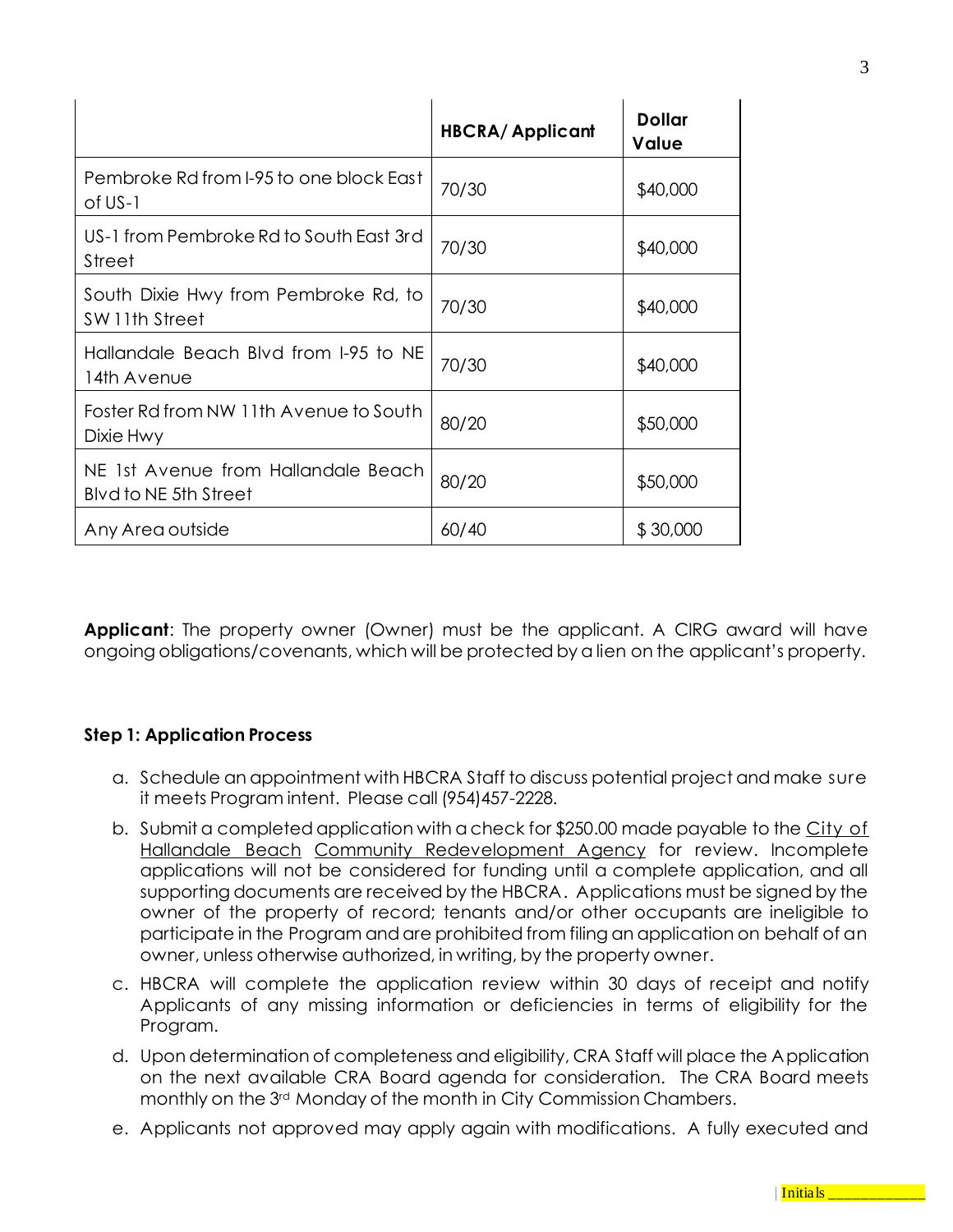accepted Program Grant Agreement between the HBCRA and the Applicant, together with the Memorandum of Grant Agreement shall be executed within 30 days of HBCRA Board approval and shall serve as a Notice to Proceed.

- f. The project must be completed within six months of Program Agreement execution.
- g. Should project delays arise, it is at the discretion of the CRA Executive Director to grant no more than one six-month extension to the Agreement prior to its expiration. Extensions will not be considered once the Agreement has expired.
- h. Application to this grant program is not a guarantee of funding. Funding is at the sole discretion of the HBCRA Board.
- i. Applicants must submit an original, "hard copy" and electronic copy application with all back-up materials to the HBCRA for review and subsequent approval by the HBCRA Board. Applications will be considered on a first-come, first-serve basis.
- j. The HBCRA recommends that Applicants attend the HBCRA Board meeting during which the Board will consider their application in order to answer any questions the CRA Board may have regarding their applications. HBCRA staff will notify the Applicant of the Board approval or denial in writing.

### **Step 2: Construction/Payment & Site Visits by the HBCRA:**

- a. The CIRG agreement is between the HBCRA and the Applicant. The HBCRA will not make payments directly to the contractor.
- b. The HBCRA will disburse funds once the Applicants have paid their match. Aside from any initial deposits, CRA will disburse funds at 50 % of project completion and 100% of project completion.
- c. Applicants must provide a release from your contractor in consideration of final payment.
- d. An HBCRA staff member will visit the property and take photographs of the completed project. Once the project has been inspected and approved by the City of Hallandale Beach and/or the HBCRA, a check will be issued in the Applicants name.
- e. HBCRA Staff may conduct unannounced site visits before, during, and after the project in order to determine and ensure compliance with the terms of the grant agreement.

## **PLEASE READ THE FOLLOWING PRIOR TO APPLICATION SUBMITTAL**

- The application must include **all** of the following items: Photographs of the current condition of site and structures; architectural renderings of proposed façade improvements in color; a detailed outline of all proposed improvements with a cost estimate, and; a Flash drive or other electronic device containing copies of all required documents. If any components of the project pertain to paving, fencing, landscaping, etc., a survey showing the location of work shall also be required.
- Owners of properties that are for sale may not apply for grant funding. Properties sold within twenty-four months of receiving grant funding **must repay the full grant amount**.
- After approval by the HBCRA Board, the CRA will provide the Applicant with an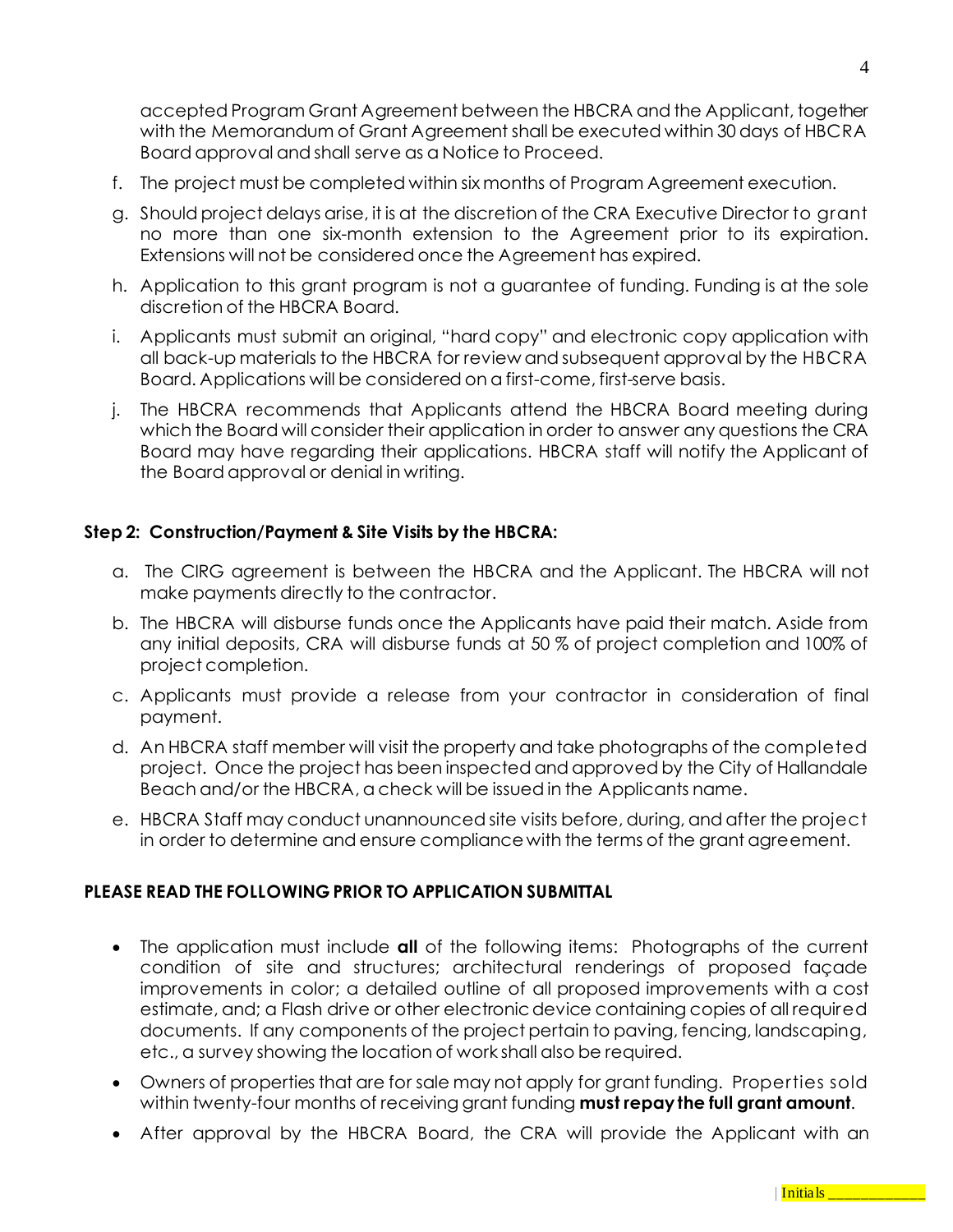approved Grant Agreement and Memorandum of Grant Agreement for signature. The property owner shall not begin construction (Grants cannot be applied retroactively for work previously completed) until the Grant Agreement and Memorandum of Grant Agreement is signed by all parties and the Declaration has been recorded in Broward County public records. Improvements completed prior to approval by the HBCRA Board, will not be eligible for reimbursement.

- If deemed necessary, the HBCRA reserves the right to have the application and its contents evaluated and analyzed by an outside third party including but not limited to; the proposed business plan, partnership/ownership information with equity positions, mortgage on the property, lease agreements, letter of Intent from lending institution and any other documents provided by the Applicant.
- If your site plan or application request includes landscaping, the landscaping must consist of species, and varieties of native plants that are drought tolerant require little irrigation and withstand the environmental conditions of Hallandale Beach. Irrigation systems must prevent over spray and water waste, and it is recommended a drip irrigation system be installed.
- Property to be improved must not have any delinquent ad valorem taxes, be free of all municipal and county liens, judgments and encumbrances of any kind. This provision can be waived by the HBCRA Board if development plans for the property meet the goals and objectives as set forth by the HBCRA. Upon grant approval, the property must remain free of all municipal and county liens, judgments or encumbrances of any kind under the term of the agreement.

### SUBMISSION OF AN APPLICATION IS NOT A GUARANTEE OF FUNDING

It is the responsibility of the Applicant to READ AND UNDERSTAND all aspects of the Grant Program`s Rules/Requirements and Application. NOTICE TO THIRD PARTIES: the grant application program does not create any rights for any parties, including parties that performed work on the project. Nor shall issuance of a grant result in any obligation on the part of the HBCRA to any third party. The HBCRA is not required to verify that entities that have contracted with the Applicant have been paid in full, or that such entities have been paid any subcontractors in full. Applicant`s warranty that all bills related to the Project for which is the Applicant is directly responsible is sufficient assurance for the HBCRA to award grant funding.

I have read completely and understand the program requirements, including the application guidelines and grant reimbursement process.

Signature

|  | -- |
|--|----|
|--|----|

Printed Name and Title

\_\_\_\_\_\_\_\_\_\_\_\_\_\_\_\_\_\_\_\_\_\_\_\_\_\_\_\_\_\_\_\_\_\_\_\_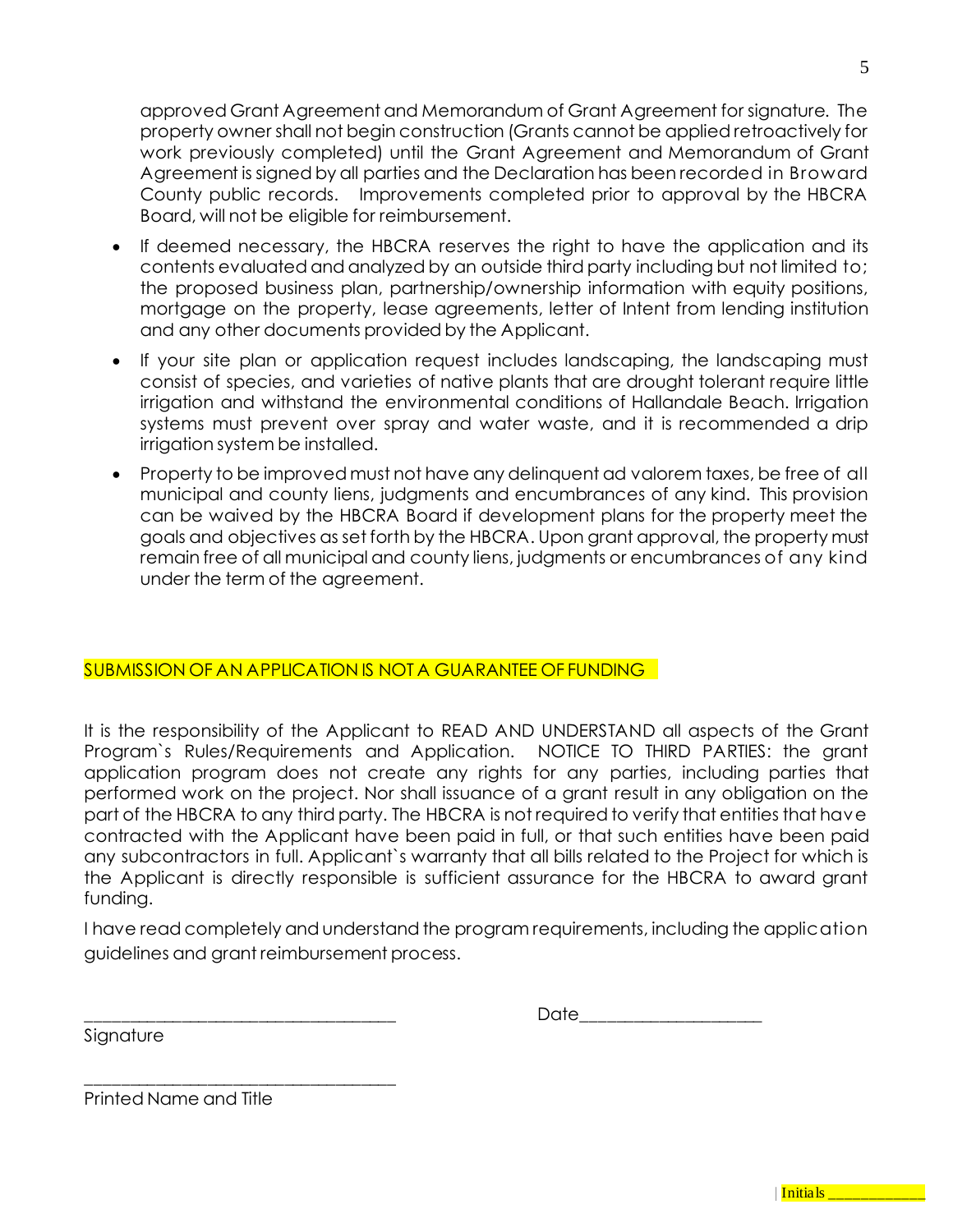### **HALLANDALE BEACH COMMUNITY REDEVELOPMENT AGENCY**

## **COMMERCIAL INTERIOR RENOVATION GRANT IMPROVEMENT PROGRAM APPLICATION**

| Date of Application_ |                 |                 |
|----------------------|-----------------|-----------------|
| 1.                   | <b>Property</b> | <b>Address:</b> |
| 2.                   | <b>Name</b>     | of              |
| Applicant:           |                 |                 |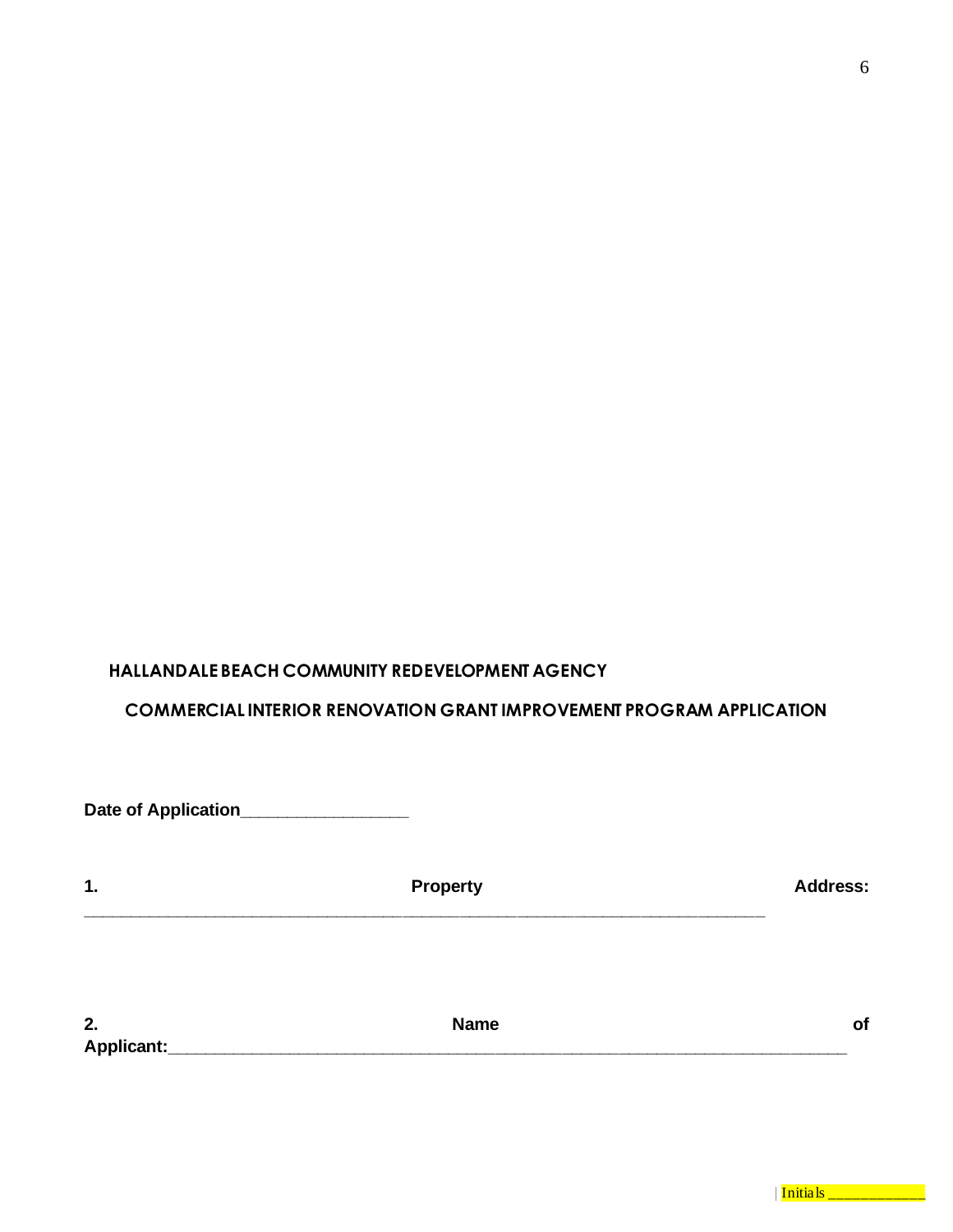| 3. | <b>Address</b>                                                              | $\overline{7}$<br>of |
|----|-----------------------------------------------------------------------------|----------------------|
|    | Phone: ( )<br><b>Fax:</b> ( )                                               |                      |
|    |                                                                             |                      |
|    | 4. Does the Applicant own property? __________ Yes __________ No            |                      |
|    | 5. Indicate the owning entity of the property (i.e. name on property title) |                      |
| 6. | Description: Description:                                                   | Project              |
|    |                                                                             |                      |
|    |                                                                             |                      |
|    |                                                                             |                      |

| Initials \_\_\_\_\_\_\_\_\_\_\_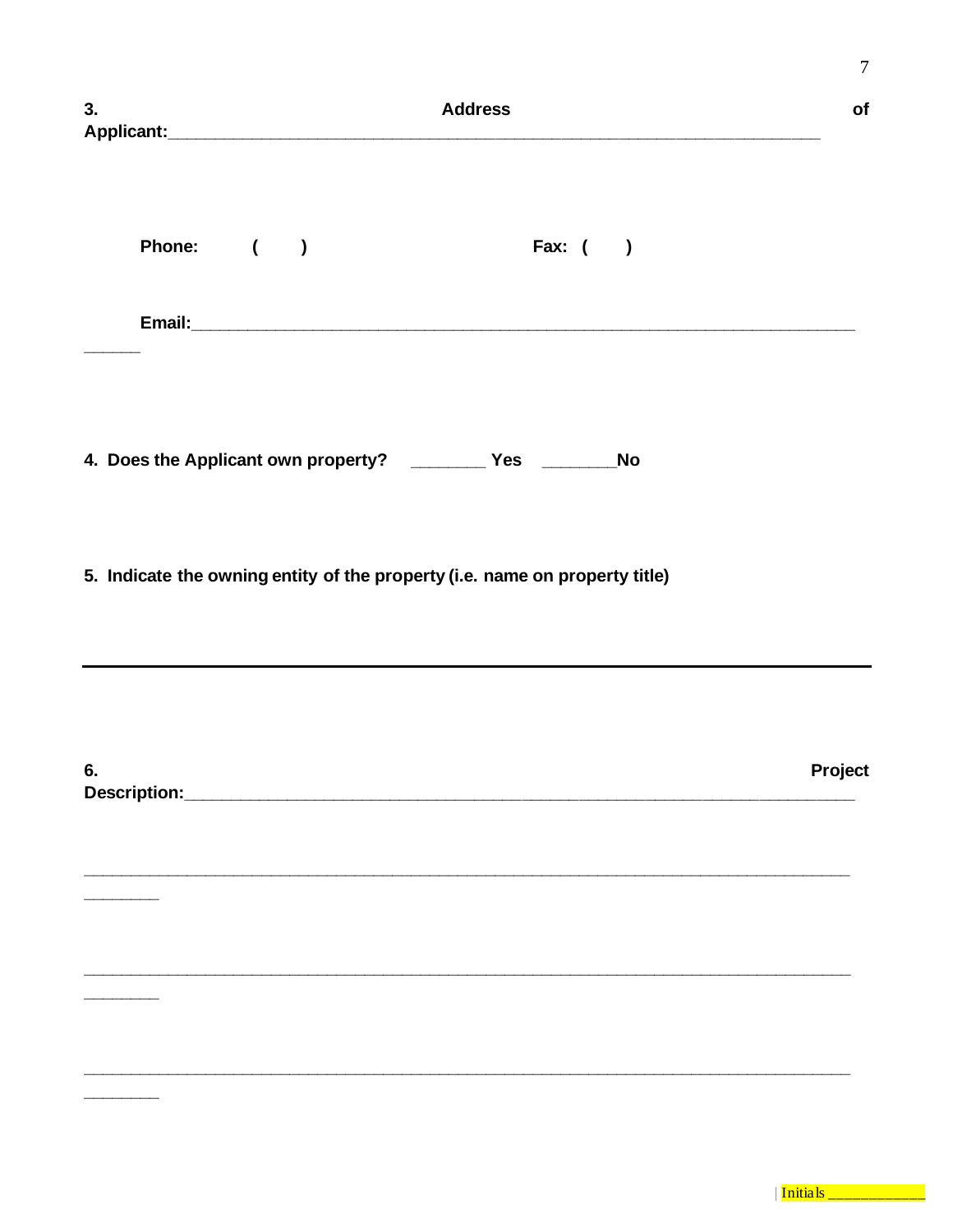**7. Total Project Cost\_\_\_\_\_\_\_\_\_\_\_\_\_\_\_ Total Funding Request\_\_\_\_\_\_\_\_\_\_\_\_\_\_**

**\_\_\_\_\_\_\_\_\_\_\_\_\_\_\_\_\_\_\_\_\_\_\_\_\_\_\_\_\_\_\_\_\_**

**Authorized Representative (Property Owner or Agent):**

**Signature Date**

**Print Name and Title**

*\*If application is signed by authorized agent, please provide proof through notarized letter, articles of incorporation or some other form acceptable to HBCRA legal counsel.*

**\_\_\_\_\_\_\_\_\_\_\_\_\_\_\_\_\_\_\_\_\_\_\_\_\_\_\_\_\_\_\_\_\_ \_\_\_\_\_\_\_\_\_\_\_\_\_\_\_\_\_\_\_\_\_\_\_\_\_**

### COMMERCIAL INTERIOR RENOVATION GRANT PROGRAM IMPROVEMENT GRANT PROGRAM **CHECKLIST**

| $\Box$ | One (1) hard copy and one (1) electronic copy of the completed application  |
|--------|-----------------------------------------------------------------------------|
|        | with a check for \$250.00 made payable to the City of Hallandale Beach CRA. |

 $\square$  Photographs of the current condition of site and structures.

 $\square$  Architectural renderings of proposed façade improvements in color.

| A detailed outline of all proposed improvements with three (3) quotes |
|-----------------------------------------------------------------------|
| from a licensed contractor.                                           |

 $\Box$  Applicant acknowledges that the property to be improved does not have any delinquent ad valorem taxes and is free of all municipal and county liens, judgments and encumbrances of any kind.

□ Applicant acknowledges that properties that are sold within twenty-four months of receiving grant funding must repay the full amount of the grant and that a **lien** shall be recorded by the CRA against the property in order to secure the right of repayment.